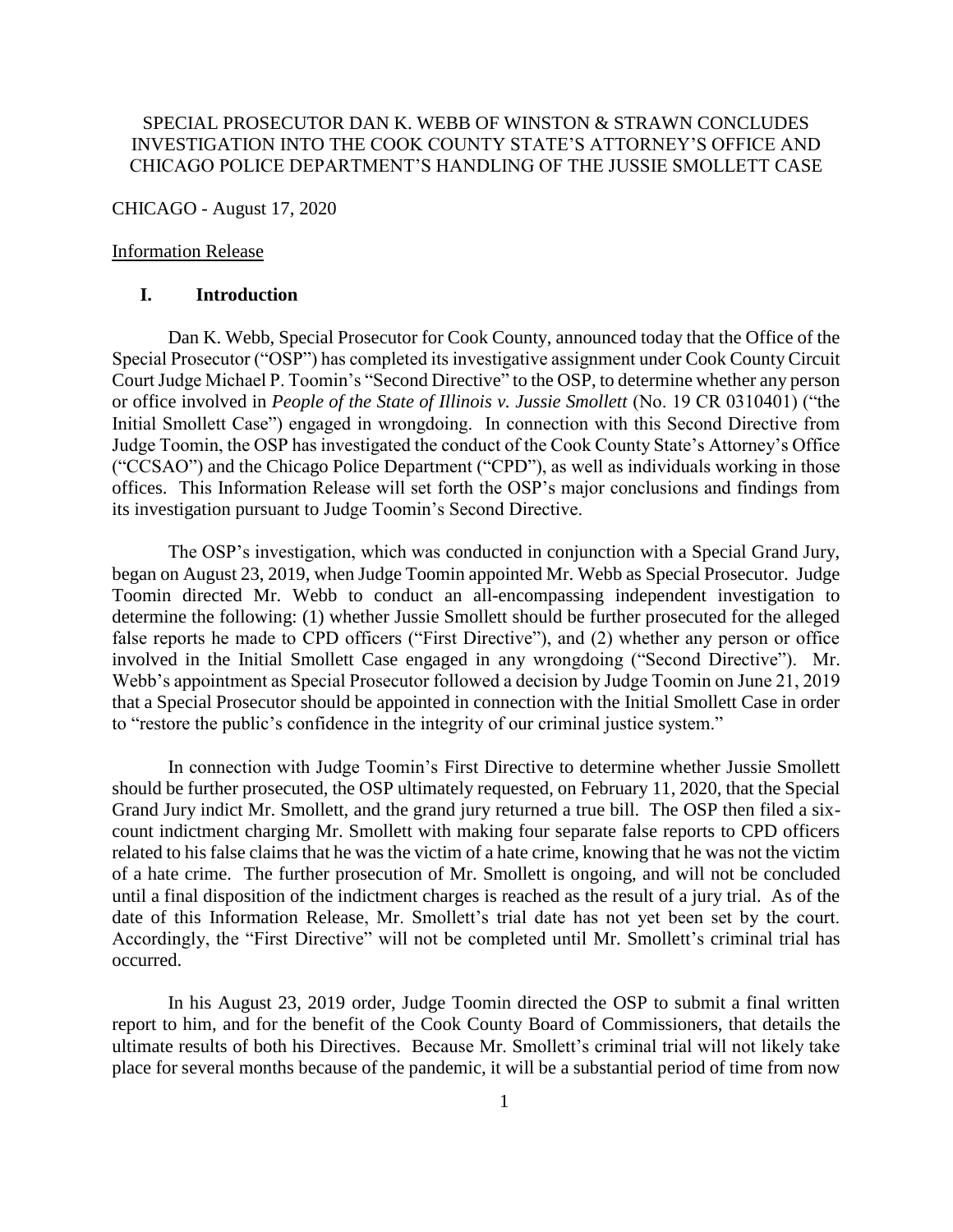until the OSP's final written report on both Directives will be submitted to the Court and for the benefit of the Cook County Board of Commissioners.

The OSP has just completed a thorough and exhaustive investigation into Judge Toomin's Second Directive, which included conducting 53 interviews, issuing more than 50 subpoenas and/or document requests, and collecting more than 120,000 pages of documents (or, more than 26,000 documents), as well as text message data and audio recordings. The OSP has prepared a detailed and comprehensive report that sets forth the evidence that relates to each of the major conclusions and supporting findings from its investigation into the Second Directive. This approximately 60-page evidence Report is entitled *The Office of the Special Prosecutor's Summary of its Final Conclusions, Supporting Findings and Evidence Relating to the Cook County State's Attorney's Office's and the Chicago Police Department's Involvement in the Initial Smollett Case* ("Summary Report").

It is the position of the OSP that this Summary Report should be made public because the OSP has just completed its investigative assignment in connection with Judge Toomin's Second Directive, and because one of the major purposes of Mr. Webb's appointment as Special Prosecutor was, according to Judge Toomin's June 21, 2019 order, that a Special Prosecutor should be appointed in connection with the Initial Smollett Case in order to "restore the public's confidence in the integrity of our criminal justice system." However, because the OSP's Summary Report contains a substantial amount of grand jury evidentiary material, under Illinois grand jury secrecy law, the Summary Report cannot be made public by the OSP without an appropriate court order authorizing the OSP to make this Summary Report public "in the interests of justice."

Accordingly, today the OSP will file a motion before Judge Toomin requesting that he enter an order authorizing the public release of the OSP's Summary Report, and the grand jury materials contained therein, "in the interests of justice." Absent such an order, under Illinois law the OSP cannot release the evidentiary information in the Summary Report that is protected by grand jury secrecy, and if the OSP did so, Illinois law provides that the OSP may be held in contempt of court for the improper release of grand jury information. The OSP will seek to present its motion to Judge Toomin as quickly as possible.

In the meantime, the OSP has determined that it has the authority to legally issue this Information Release that will provide the public a detailed overview of the final conclusions and findings reached by the OSP after completing its investigation of Judge Toomin's Second Directive. While the OSP's Summary Report provides the evidentiary basis for its findings and conclusions, the OSP believes this Information Release will provide the public with a detailed understanding of the actual final conclusions and findings reached by the OSP.

## **II. Discussion of the OSP's Five Final Conclusions and Supporting Findings Related to the Conduct of the CCSAO in the Initial Smollett Case**

After the CCSAO dismissed the Initial Smollett Case on terms that many believed were very favorable to Mr. Smollett, there was speculation in the media regarding whether something illegal or improper had gone on behind the scenes at the CCSAO to allow Mr. Smollett to achieve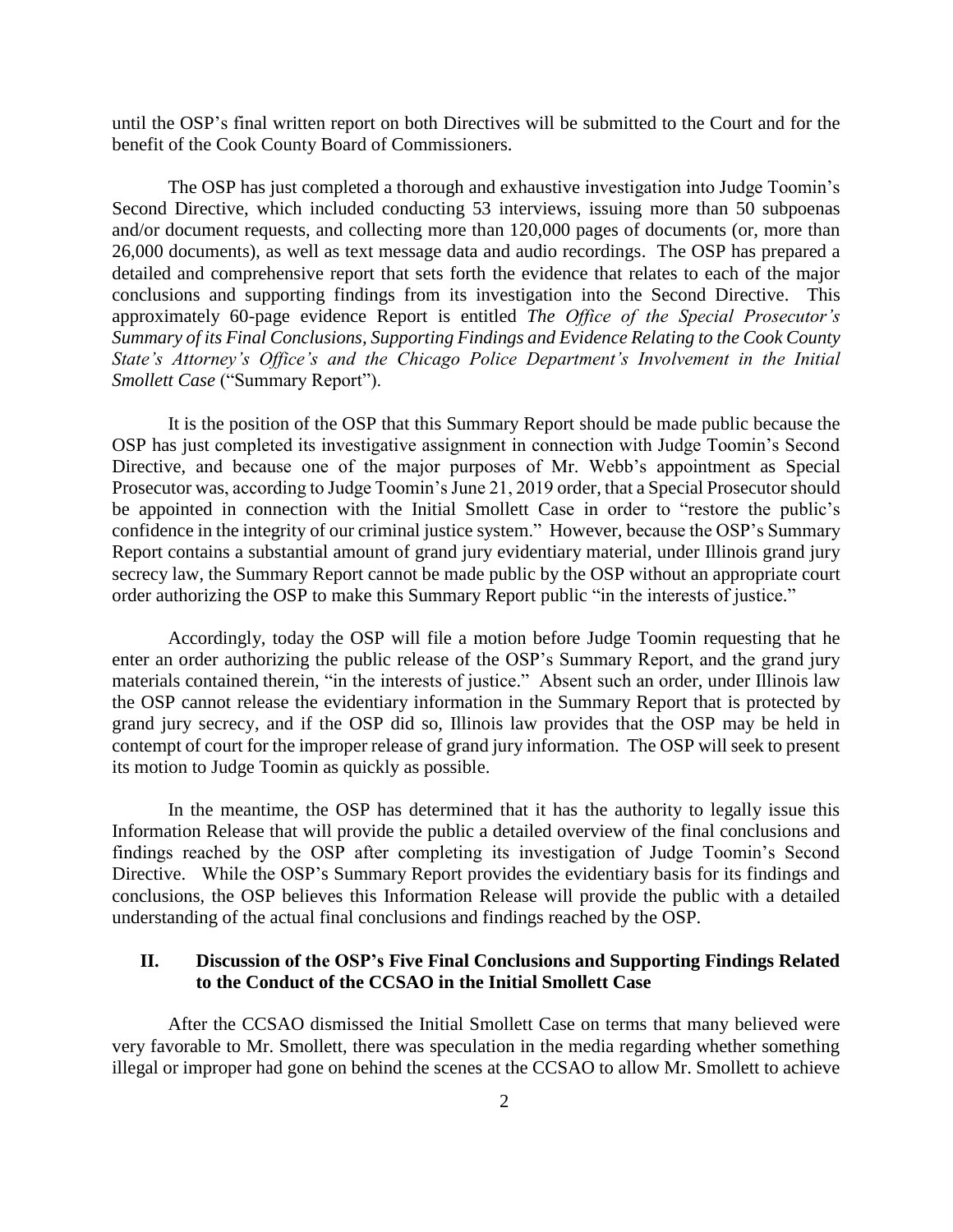the particular resolution he received. Among other things, there was public speculation that Cook County State's Attorney Kimberly M. Foxx may have been influenced in an improper manner by prominent people who reached out to her to discuss the Initial Smollett Case. Thus, as part of its investigation, the OSP thoroughly investigated and evaluated whether State's Attorney Foxx or anyone working at the CCSAO committed any crime relating to the prosecution or resolution of the Initial Smollett Case. As a result of this investigation, the OSP has concluded that it did not develop evidence that would support any criminal charges against State's Attorney Foxx or any individual working at the CCSAO.

However, as a result of this investigation, the OSP did develop evidence that establishes substantial abuses of discretion and operational failures by the CCSAO in prosecuting and resolving the Initial Smollett Case.

The OSP has reached five major final conclusions relating to the conduct of the CCSAO. Below is a summary of those conclusions and supporting findings, but without a discussion of the actual evidence that supports each of these conclusions and findings. The evidence supporting each is detailed in the OSP's 60-page Summary Report as discussed above.

## **Conclusion #1: The OSP** *did* **develop evidence that establishes substantial abuses of discretion and operational failures by the CCSAO in prosecuting and resolving the Initial Smollett Case**.

The OSP developed evidence that establishes three substantial abuses of discretion and failures by the CCSAO in prosecuting and resolving the Initial Smollett Case.

- First Finding of Abuse of Discretion: The CCSAO's process and decision-making for resolving the Initial Smollett Case were a substantial abuse of discretion and represented a major failure of the operations of the CCSAO, including in the following ways:
	- o On March 26, 2019, 19 days after filing the indictment against Mr. Smollett, the CCSAO dismissed the entire indictment against Mr. Smollett on the following terms: (1) complete dismissal of the 16-count felony indictment against Mr. Smollett; (2) no requirement that Mr. Smollett plead guilty to any criminal offense under Illinois law; (3) no requirement that Mr. Smollett admit any guilt of his wrongdoing (in fact, following the court proceedings on March 26, 2019, Mr. Smollett publicly stated he was completely innocent); (4) the only punishment for Mr. Smollett was to perform 15 hours of community service that had no relationship to the charged conduct; (5) only requiring Mr. Smollett to forfeit his \$10,000 bond as restitution to the City of Chicago (a figure amounting to less than 10% of the \$130,106.15 in police overtime pay that the City alleges it paid solely due to Mr. Smollett's false statements to police); and (6) no requirement that Mr. Smollett participate in the CCSAO's Deferred Prosecution Program (Branch 9) ("DPP"), which would have required a one-year period of court oversight over Mr. Smollett.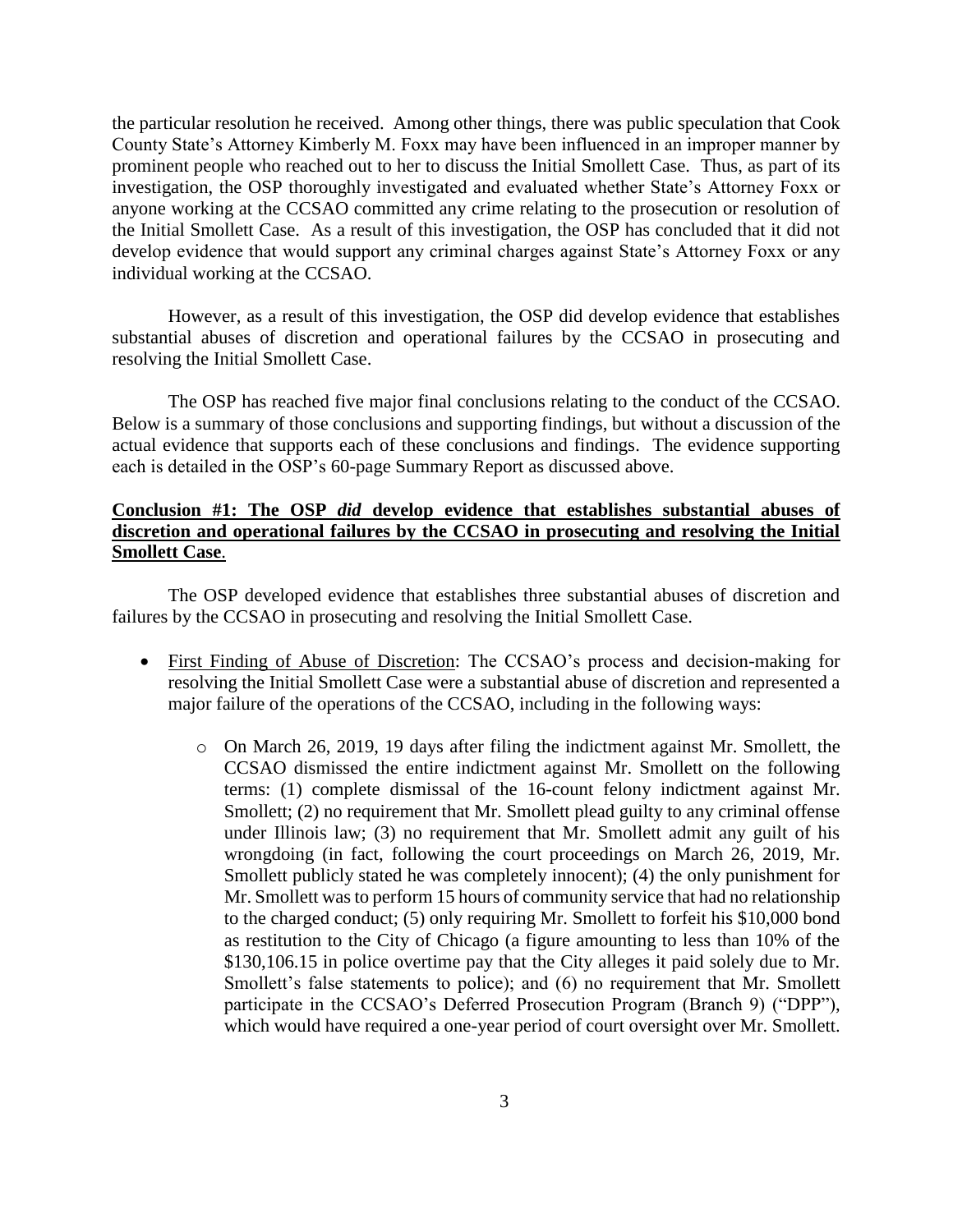- o Almost across the board, lawyers who currently work in or previously worked in the CCSAO's criminal division who were interviewed by the OSP—including State's Attorney Foxx—were "surprised" or "shocked" by at least some facet of the dismissal terms.
- o The CCSAO decision-makers on the Initial Smollett Case (Acting State's Attorney Joseph Magats and Lead Prosecutor Risa Lanier) did not learn of any new evidence between when the CCSAO filed a 16-count indictment against Mr. Smollett on March 7, 2019, when the CCSAO believed it had a strong case against Mr. Smollett, and March 26, 2019, when the entire indictment was dismissed, as described above.
- o The CCSAO decision-makers on the Initial Smollett Case have significantly and meaningfully divergent explanations for how the resolution was reached, including who negotiated the terms, whether Mr. Smollett was offered the opportunity to participate in the DPP, and whether the terms of the resolution were modeled after the requirements of the DPP.
- o The terms of Mr. Smollett's resolution do not track the requirements of the DPP.
- o The CCSAO did not screen Mr. Smollett's case to determine if he was eligible for referral to the DPP.
- o The CCSAO did not rely upon any specific similar CCSAO cases when resolving the Initial Smollett Case.
- o The CCSAO's decision to advance the Initial Smollett Case from April 17, 2019 to March 26, 2019 to dismiss it minutes before conducting the dismissal hearing did not provide notice to the media or public, despite knowing there was significant interest in the case, including that the media had filed a petition to have cameras in the courtroom.
- o Ms. Lanier read a statement during the dismissal hearing that she drafted in conjunction with Mr. Smollett's counsel, which was atypical.
- o The CCSAO did not consult with the CPD about the terms of the resolution and intentionally chose not to alert the CPD that the case would be dismissed until minutes before the hearing, despite all of the diligent and hard work the CPD put into investigating the case and the fact that many CCSAO interviewees would have considered the CPD a victim of Mr. Smollett's alleged crimes and/or for purposes of restitution.
- Second Finding of Abuse of Discretion: The CCSAO engaged in a substantial abuse of discretion and breached its obligations of honesty and transparency by making false and/or misleading statements to the public regarding the nature and reasons for the dismissal of the Initial Smollett Case. Specifically: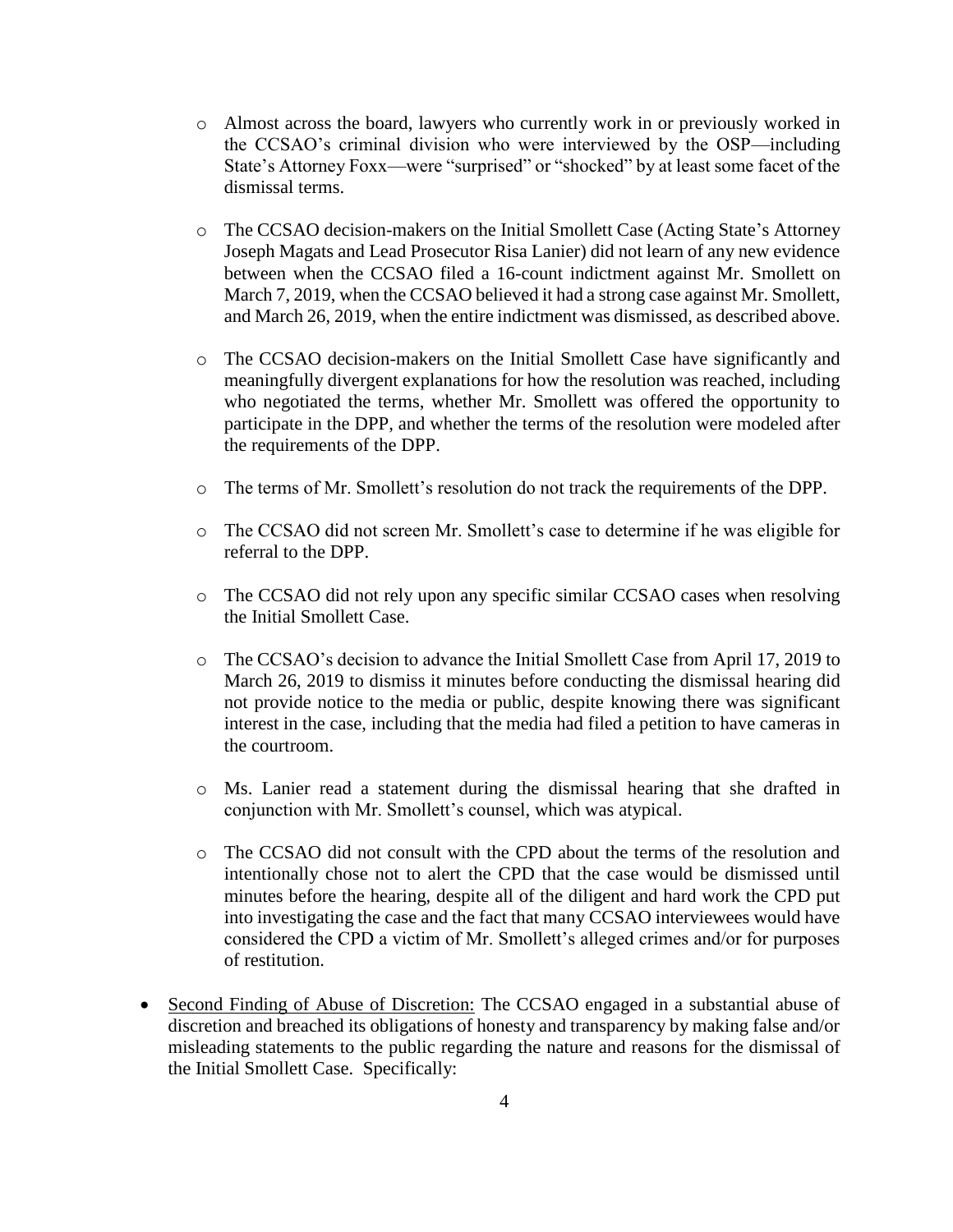- o The CCSAO issued a press statement on March 26, 2019 (the day of the dismissal) that stated: "In the last two years, the Cook County State's Attorney's Office has referred more than 5,700 cases for alternative prosecution. This is not a new or unusual practice. An alternative disposition does not mean that there were any problems or infirmities with the case or the evidence…This outcome was met under the same criteria that would occur for and is available to any defendant with similar circumstances." State's Attorney Foxx and Mr. Magats made similar statements during interviews with reporters on March 26 and 27, 2019 respectively. However, the evidence the OSP developed makes it clear that there are fundamental facts that are inconsistent with the CCSAO, Mr. Magats, and State's Attorney Foxx's messaging in at least two ways:
	- The Initial Smollett Case did not fit the criteria the CCSAO's Chief Data Officer used to identify the cited 5,700 figure because all of those cases were referred to a diversion program, unlike Mr. Smollett's case; therefore, the resolution of the Initial Smollett Case was meaningfully different from how those 5,700 cases were resolved.
	- There were not thousands of (or, arguably any) similar cases that the CCSAO resolved in a similar way to the Initial Smollett Case. The CCSAO could not identify any specific similar CCSAO cases it relied upon when resolving the Initial Smollett Case.
- o The CCSAO and State's Attorney Foxx made false public statements representing that \$10,000 was the most Mr. Smollett could have been ordered to pay in restitution under the law when there is no such cap under the provision of the disorderly conduct statute under which Mr. Smollett was charged, 720 ILCS 5/26-  $1(a)(4)$ .
- o The CCSAO and State's Attorney Foxx made false public statements representing that Mr. Smollett had no criminal background, though the CCSAO specifically stated at Mr. Smollett's bond hearing that Mr. Smollett has a prior misdemeanor conviction out of California from September 22, 2007 for DUI, driving without a license, and giving false information to the police, for which he was placed on 24 months of probation.
- o After telling reporters on March 27, 2019 that the CCSAO had a strong case and would have prevailed at trial, State's Attorney Foxx published an op-ed in the *Chicago Tribune* on March 29, 2019 where she falsely represented that the "office believed the likelihood of securing a conviction was not certain."
- Third Finding of Abuse of Discretion: The CCSAO engaged in a substantial abuse of discretion and breached its obligations of honesty and transparency by making false and/or misleading statements to the public regarding State's Attorney Foxx's recusal.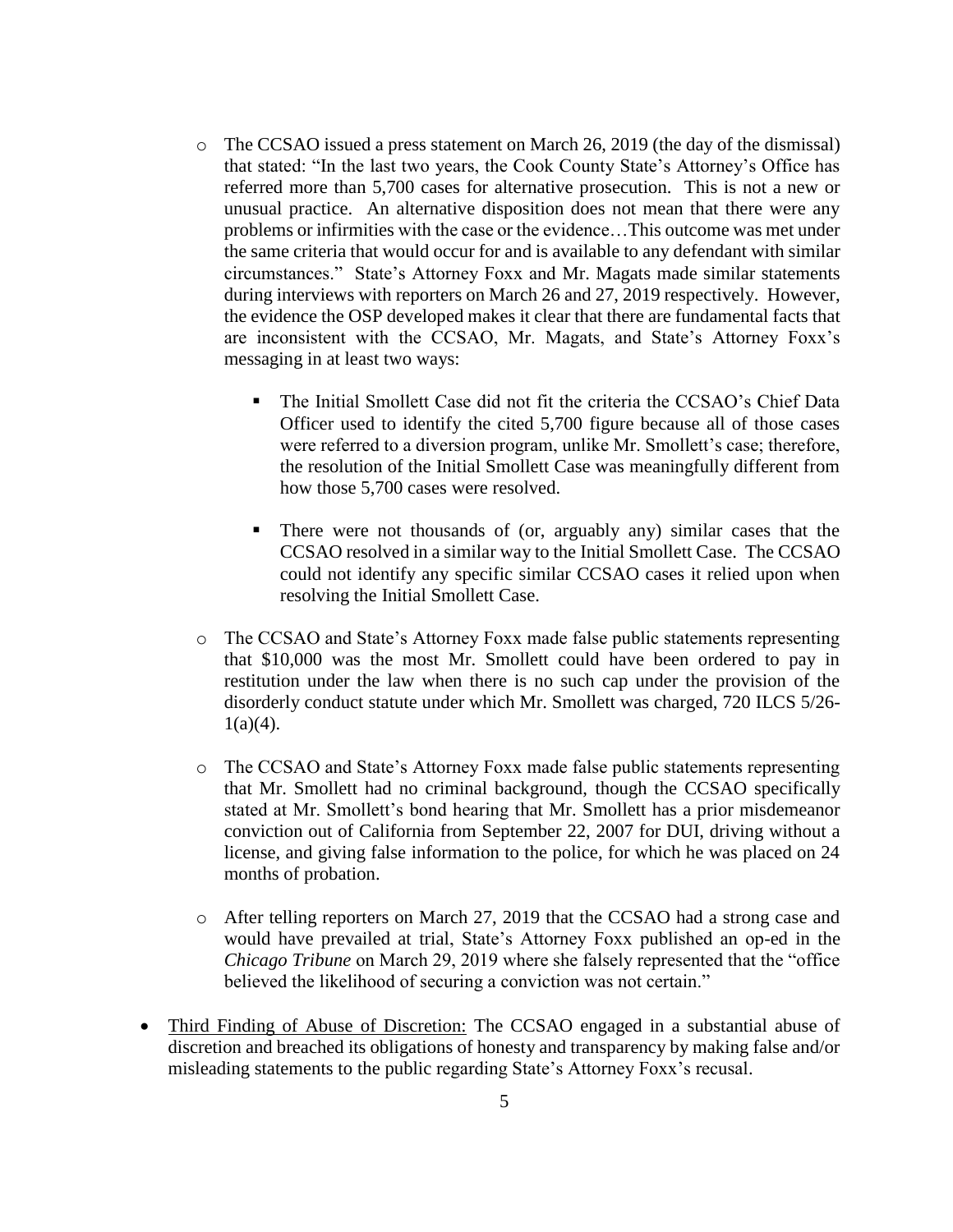After State's Attorney Foxx made the decision to recuse herself from Initial Smollett Case, she and the CCSAO came to realize that her recusal was legally defective in a major way—namely, that she could not simply appoint Mr. Magats to be "Acting State's Attorney" on the case, but instead needed to recuse the entire CCSAO and petition the court to appoint a special prosecutor. Instead of implementing the proper legal course to carry out the recusal once this defect was brought to their attention, the CCSAO and State's Attorney Foxx made the decision to ignore this major legal defect seemingly because they did not want to admit that they had made such a major mistake of judgment regarding State's Attorney Foxx's recusal. The CCSAO and State's Attorney Foxx then compounded the problem by making false statements to the media on April 17, 2019 about State's Attorney Foxx's lack of knowledge about this major legal defect in carrying out the recusal.

• Fourth Finding of Abuse of Discretion: The CCSAO engaged in a substantial abuse of discretion and breached its obligations of honesty and transparency when State's Attorney Foxx made false and/or misleading statements to the public that she stopped communicating with Jurnee Smollett, Mr. Smollett's sister, after State's Attorney Foxx had become aware that Mr. Smollett had become a subject of the investigation.

State's Attorney Foxx had communications with Mr. Smollett's sister, Jurnee Smollett, including text messages and phone calls, between February 1, 2019 and February 13, 2019. The initial thrust of these conversations was Ms. Smollett expressing to State's Attorney Foxx concerns her family had about information being released publicly about CPD's investigation of her brother's reported attack. State's Attorney Foxx learned by **February 8, 2019** that Mr. Smollett had become a suspect in CPD's investigation, yet she continued communicating with Ms. Smollett through **February 13, 2019**, including via five text messages and three phone calls. State's Attorney Foxx then made false statements to the media claiming she ceased all communications with Ms. Smollett as soon as she learned that Mr. Smollett was a suspect in CPD's investigation and no longer merely a victim.

## **Conclusion #2: The OSP** *did* **develop evidence that may rise to the level of a violation of legal ethics by State's Attorney Foxx and CCSAO lawyers relating to false and/or misleading public statements made about the prosecution and resolution of the Initial Smollett Case.**

As summarized above in Conclusion #1, the OSP developed evidence that the CCSAO, State's Attorney Foxx, and/or Mr. Magats made at least six false and/or misleading public statements relating to the nature and reason for the dismissal of the Initial Smollett Case and State's Attorney Foxx's recusal. Some of these public statements were made on more than one occasion. The Illinois Supreme Court has stated that the language in Rule 8.4(c), which prohibits lawyers from engaging in "conduct involving dishonesty, fraud, deceit, or misrepresentation," is "broadly construed to include *anything* calculated to deceive, including the suppression of truth and the suggestion of falsity." *In re Edmonds*, 2014 IL 117696, ¶ 53 (2014) (emphasis added). Furthermore, of particular relevance given State's Attorney Foxx's role as an elected official, the comments to Rule 8.4 state: "Lawyers holding public office assume legal responsibilities going beyond those of other citizens. A lawyer's abuse of public office can suggest an inability to fulfill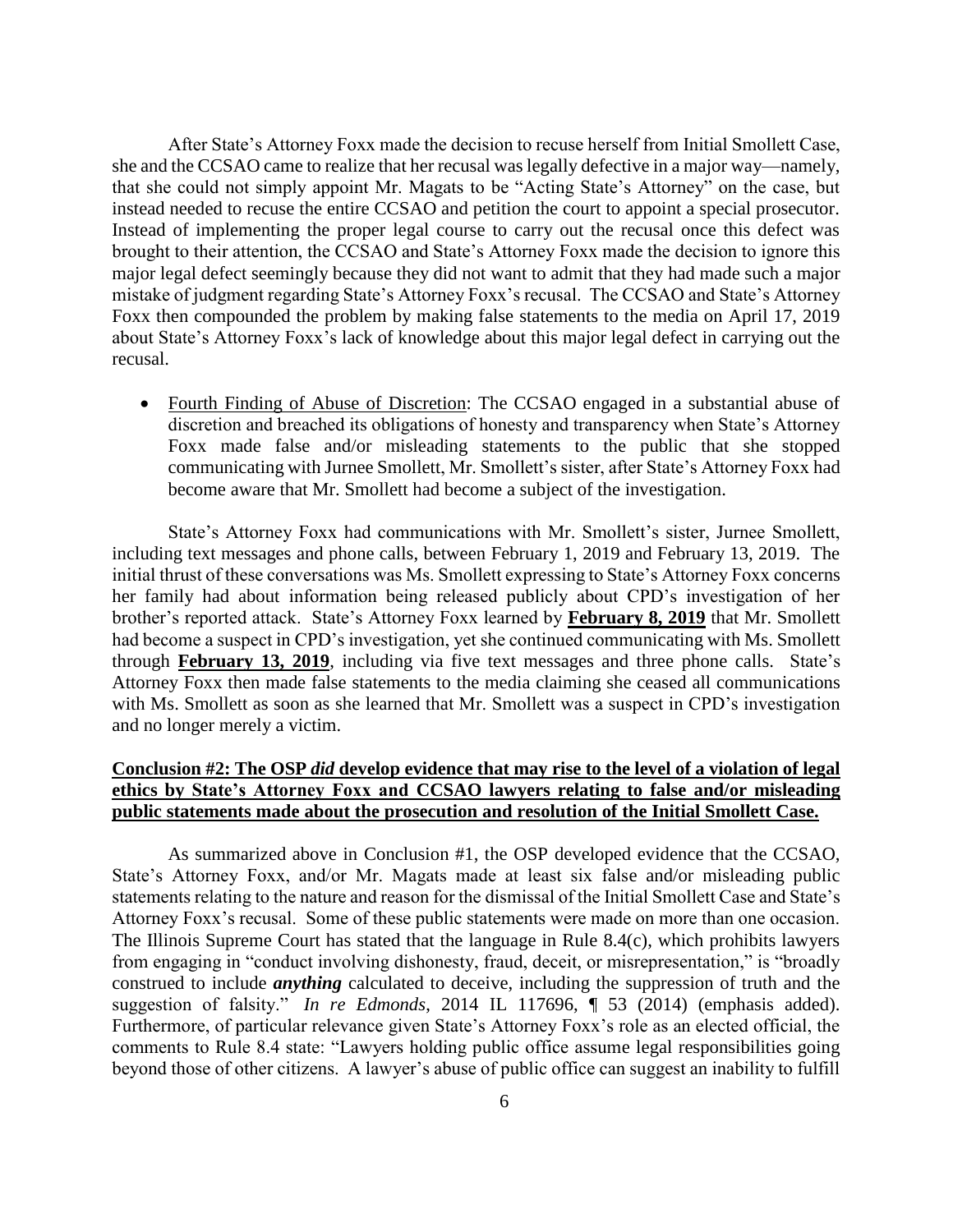the professional role of lawyers." As a result, the OSP has concluded that the six false and/or misleading public statements discussed above in Conclusion #1 could potentially be deemed violations of Rule 8.4(c).

It is important to note that under Illinois law, the OSP has no authority to find that lawyers have violated the Illinois Rules of Professional Conduct or to conduct disciplinary proceedings based on those rules. Under Illinois Supreme Court Rule 751, that determination rests with the Illinois Attorney Registration & Disciplinary Commission (the "ARDC"). The Illinois Rules of Professional Conduct impose a reporting obligation on lawyers under Rule 8.3(a), stating: "A lawyer who knows that another lawyer has committed a violation of Rule 8.4(b) or Rule 8.4(c) shall inform the appropriate professional authority." Therefore, while the OSP has no authority to make findings determining ethical violations by lawyers, the OSP will comply with applicable reporting obligations as required by the Illinois Rules of Professional Conduct, and once able under Illinois law, will submit its 60-page Summary Report to the ARDC so that the ARDC can conduct the appropriate ethical review to determine if any ethical violations occurred.

However, beyond the false and/or misleading statements discussed above in Conclusion #1, the OSP did not develop evidence that might rise to the level of a violation of the Illinois Rules of Professional Conduct by any CCSAO lawyer relating to the prosecution or resolution of the Initial Smollett Case.

# **Conclusion #3: While the OSP** *did not* **develop evidence showing State's Attorney Foxx was involved in decision-making on the Initial Smollett Case after she was recused, the OSP did develop evidence that she was provided with frequent updates about the Initial Smollett Case after her recusal.**

According to Judge Toomin's June 21, 2019 ruling, State's Attorney Foxx needed to have petitioned the court to appoint a special prosecutor when she recused herself from the Initial Smollett Case, rather than appointing Mr. Magats to serve as "Acting State's Attorney" for the matter herself. There is not a clear legal standard for what she could and could not do after she improperly recused herself from the Initial Smollett Case without seeking the appointment of a special prosecutor. While the OSP has not identified evidence showing State's Attorney Foxx had any involvement in any decision-making on the Initial Smollett Case, she was provided with updates and had discussions about events in the case after her recusal on February 9, 2019.

#### **Conclusion #4: The OSP** *did not* **develop evidence that would support any criminal charges against State's Attorney Foxx or any individual working at the CCSAO.**

While the OSP evaluated any and all potentially applicable criminal statutes, the OSP focused its investigation on criminal statutes that might be implicated if anyone involved in the handling or resolution of the Initial Smollett Case had received an improper personal benefit or obstructed how the case was handled. For example, the OSP considered bribery (720 ILCS 5/33- 1), failure to report a bribe (720 ILCS 5/33-2), official misconduct (720 ILCS 5/33-3), obstruction of justice (720 ILCS 5/31-4), and perjury (720 ILCS 5/32-2). Based on the voluminous documentary evidence gathered and witness interviews conducted, the OSP did not develop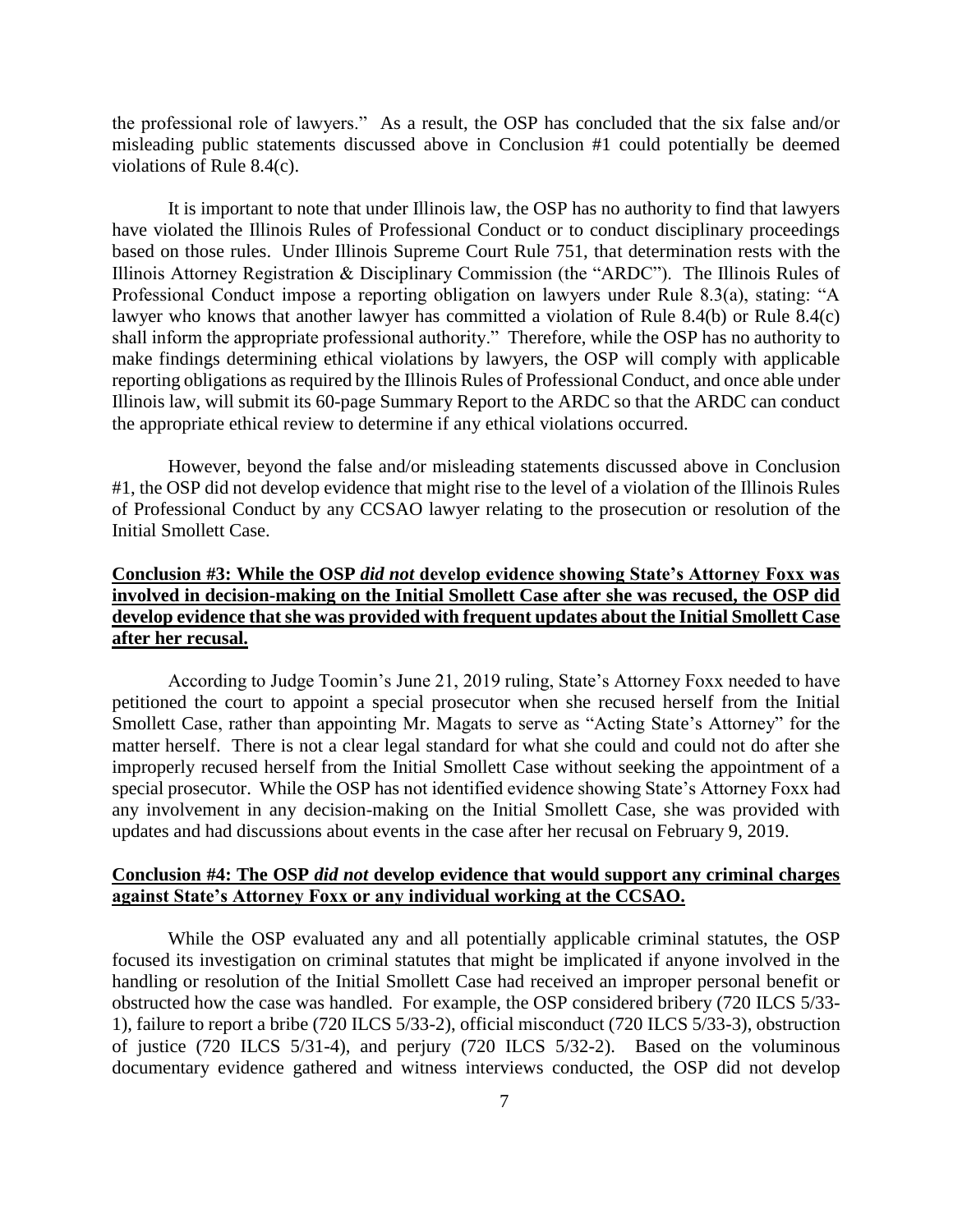evidence that would support any criminal charges based on bribery, failure to report a bribe, official misconduct, obstruction of justice, perjury, or any other criminal statute.

It is important to note that, under the law, a person can only be convicted of a crime if the prosecution proves all the elements of the charged offense beyond a reasonable doubt, including, where applicable, proof of any criminal intent. Further, under applicable ethical standards, the OSP, as a prosecutor, must act in good faith and should never pursue a prosecution for criminal charges that the prosecutor cannot reasonably expect to prove beyond a reasonable doubt by legally sufficient evidence at trial. Thus, under these standards, the OSP cannot seek criminal charges against States Attorney Foxx or any CCSAO employee without developing substantial evidence of a crime. Based on these legal and ethical standards, the OSP did not develop evidence to support any criminal charges against State's Attorney Foxx or any CCSAO employee.

## **Conclusion #5: The OSP** *did not* **develop evidence of improper influence by any outside third parties in the decision-making by the CCSAO in the Initial Smollett Case.**

State's Attorney Foxx is an elected public official who heads an office tasked with protecting individuals and society, and empowered with the authority to change people's lives through the prosecutions it pursues. Therefore, State's Attorney Foxx—and the CCSAO—must be accountable to the public. Being accountable to the public means State's Attorney Foxx and the CCSAO must also be accessible to the public, including to answer questions and provide information when appropriate to people impacted by the criminal justice system, including victims and victims' families. State's Attorney Foxx and the CCSAO also must be receptive to criticism or concerns raised by constituents or people impacted by the criminal justice system regarding criminal cases in Cook County. Accordingly, it is wholly proper under certain circumstances for the State's Attorney or others at the CCSAO to speak with individuals concerned about how a particular case is being handled or how the CCSAO approaches or resolves cases generally.

Following the dismissal of the Initial Smollett Case, including the CCSAO's public release of emails and text messages in response to Freedom of Information Act requests, there was speculation in the media that conversations State's Attorney Foxx had in the weeks following Mr. Smollett's reported attack improperly influenced or impacted how the CCSAO prosecuted or resolved the Initial Smollett Case. As a result, the OSP investigated whether any such communications resulted in any criminal conduct by State's Attorney Foxx or any other individual working for the CCSAO relating to the Initial Smollett Case, including bribery or official misconduct, and whether State's Attorney Foxx had any communications that could be construed as influencing how the CCSAO decided to prosecute or resolve the Initial Smollett Case.

Based on public allegations against State's Attorney Foxx and evidence the OSP developed relating to communications she had about the Initial Smollett Case, the OSP specifically focused its investigation on communications State's Attorney Foxx had with three people:

> Sherrilyn Ifill, President and Director-Counsel of the NAACP Legal Defense and Educational Fund, Inc.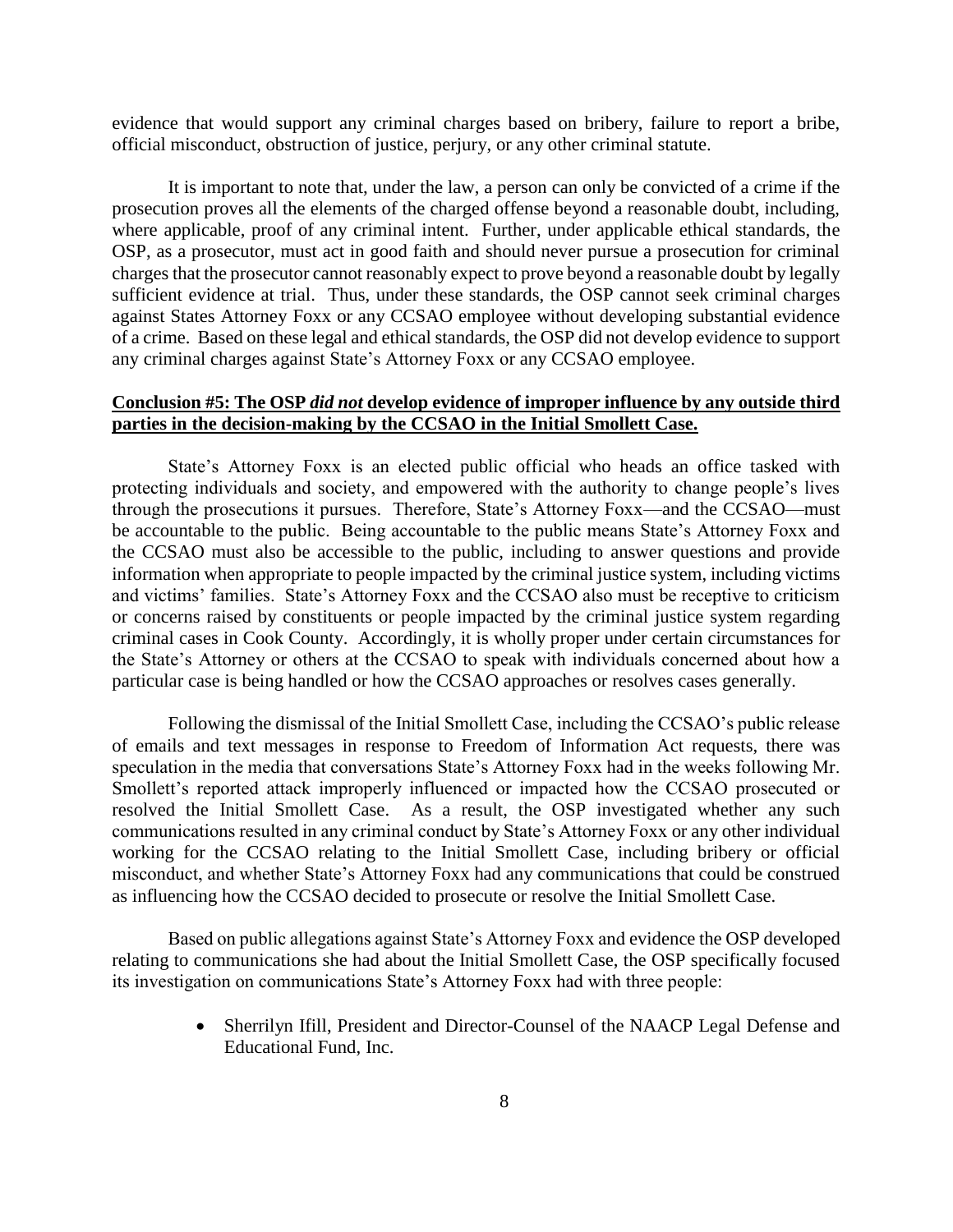- Christina M. "Tina" Tchen, CEO of TIME'S UP Now (formerly Michelle Obama's Chief of Staff)
- Jurnee Smollett, Mr. Smollett's sister

The OSP did not identify evidence indicating that State's Attorney Foxx's communications with these people influenced or impacted how the Initial Smollett Case was prosecuted or resolved—including the CCSAO's decision to dismiss the case or the terms of the dismissal. In fact, based on the evidence developed by the OSP, State's Attorney Foxx did not have any substantive communications about the Initial Smollett Case with any of these people after Mr. Smollett was charged. However, conversations with these three people did deepen concerns State's Attorney Foxx had regarding information being released to the public, seemingly by the CPD, about the ongoing investigation. Thus, communications with these three people spurred her to reach out to CPD Superintendent Eddie Johnson to recommend the case be referred to the FBI an action that was not improper and did not have any impact on how the case was investigated or ultimately prosecuted.

Furthermore, while the OSP focused on State's Attorney Foxx's communications with the three individuals noted above, the OSP did not identify any other people that had any improper influence over the prosecution or resolution of the Initial Smollett Case.

# **III. Discussion of the OSP's Three Final Conclusions and Supporting Findings Related to the Conduct of the CPD in the Initial Smollett Case**

In the course of its investigation, the OSP learned of allegations that anonymous CPD employees improperly disseminated law enforcement sensitive information concerning the original Smollett investigation to media sources while the investigation was ongoing ("leaks"). Therefore, the OSP undertook an investigation to determine whether wrongdoing occurred relating to any alleged CPD "leaks," and has reached the following three (3) major final conclusions as to the CPD:

> (1) The OSP did conclude that the majority of CPD media communications during CPD's Smollett investigation were authorized communications in accordance with CPD's written policies;

> (2) The OSP did conclude that there were media reports that contained unauthorized "leaks" of police investigative information by CPD personnel that were in violation of CPD's written policies. However, for reasons set forth below, the OSP was unable to identify the anonymous alleged CPD source(s) of such "leaks"; and

> (3) The OSP did not develop evidence that would support any criminal charges against any individual working at the CPD.

**Conclusion #1: The OSP** *did* **conclude that the majority of CPD media communications during CPD's Smollett investigation were authorized communications in accordance with CPD's written policies.**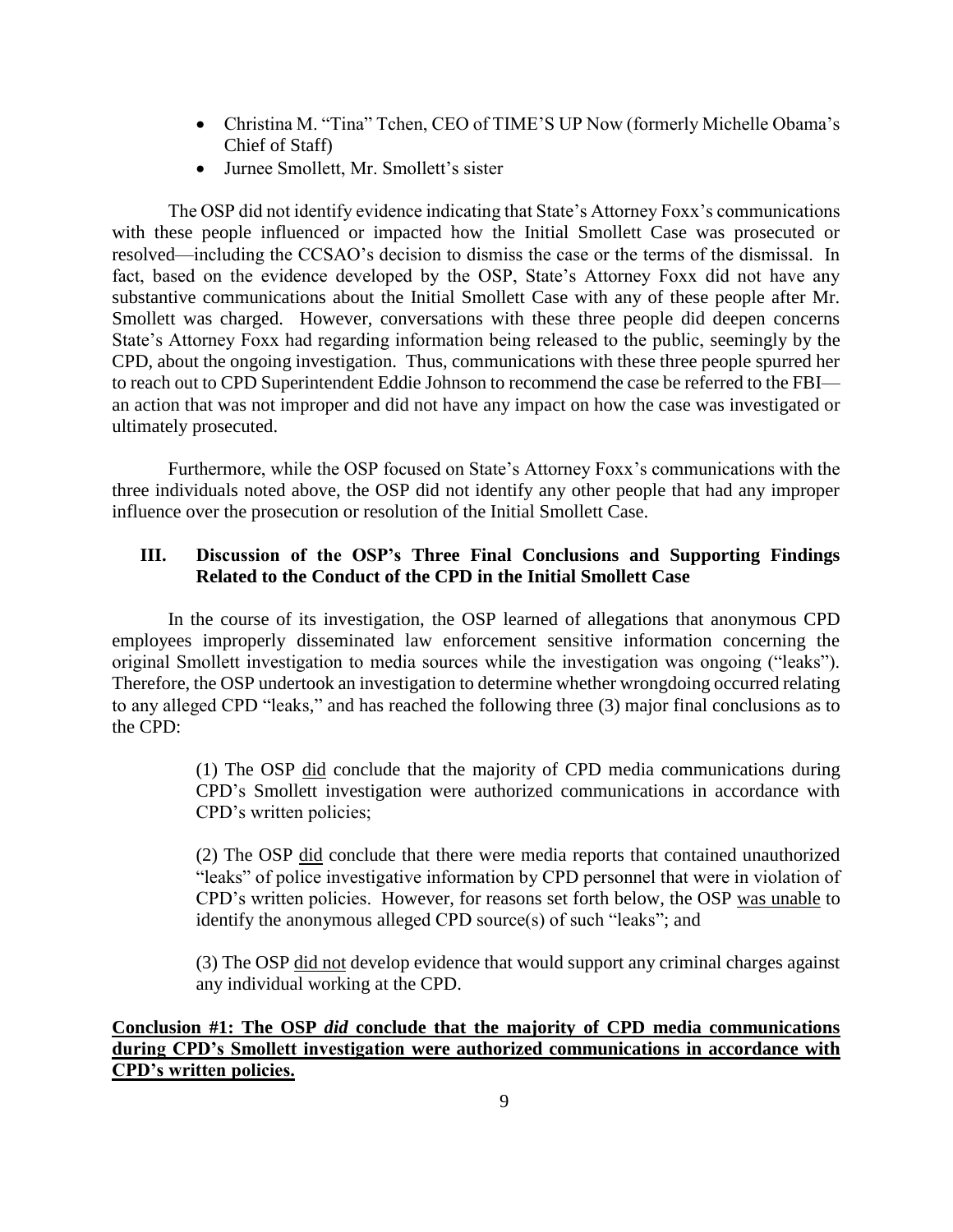Under CPD General Order G09-02, "it is the policy of the Chicago Police Department to cooperate impartially with the news media in providing information on crime and police-related matters while simultaneously conforming to the protections guaranteed to individuals under the US Constitution." Under the same Order, certain authorized individuals are permitted to respond to news media inquiries, provided individuals' Constitutional rights are safeguarded.

Pursuant to this policy, between January 29, 2019, and June 21, 2019, CPD issued a number of official public statements (press releases) regarding the status and progress of the Smollett investigation and the case's disposition. Only authorized CPD spokespersons under the policy are permitted to issue these official public police statements. Additionally, authorized personnel frequently responded to specific media inquiries, which was also proper under CPD policy. The OSP determined that no wrongdoing was committed in issuing these official public statements because each was made pursuant to published CPD policies by authorized CPD personnel.

## **Conclusion #2: The OSP** *did* **conclude that there were media reports that contained unauthorized "leaks" of police investigative information by CPD personnel that were in violation of CPD's written policies. However, for reasons set forth below, the OSP was**  *unable* **to identify the anonymous alleged CPD source(s) of such "leaks."**

During its investigation, the OSP relied on three sources of information to identify alleged "leaks" that should be investigated: (1) alleged "leaks" identified by witnesses the OSP interviewed, other than Mr. Smollett; (2) media "leaks" alleged by Mr. Smollett in various forums; and (3) media reports referencing law enforcement investigative information attributed to an anonymous CPD source or other law enforcement source. The OSP focused its research on reports from established media outlets.

Using this methodology, the OSP identified some examples of improper media "leaks" by CPD personnel. Thus, the OSP gathered sufficient evidence to conclude that one or more anonymous CPD sources "leaked" investigative information to the media about the Smollett investigation without authorization, in violation of CPD policy. However, after a thorough investigation, the OSP was unable to identify the source or sources of these media "leaks."

Several factors rendered the OSP's task in determining the source of anonymous CPD "leaks" particularly difficult.

First, in order to conclusively determine the identity of the source of a "leak" to develop evidence that could be used to prove potential charges beyond a reasonable doubt, the OSP would almost certainly have to prove the identity of the police source by obtaining sworn testimony from news reporters who wrote the articles where the "leaked" information was published. However, reporters are protected from disclosing their sources under the Illinois Reporter's Privilege Statute. 735 ILCS 5/8-901 to 8-909.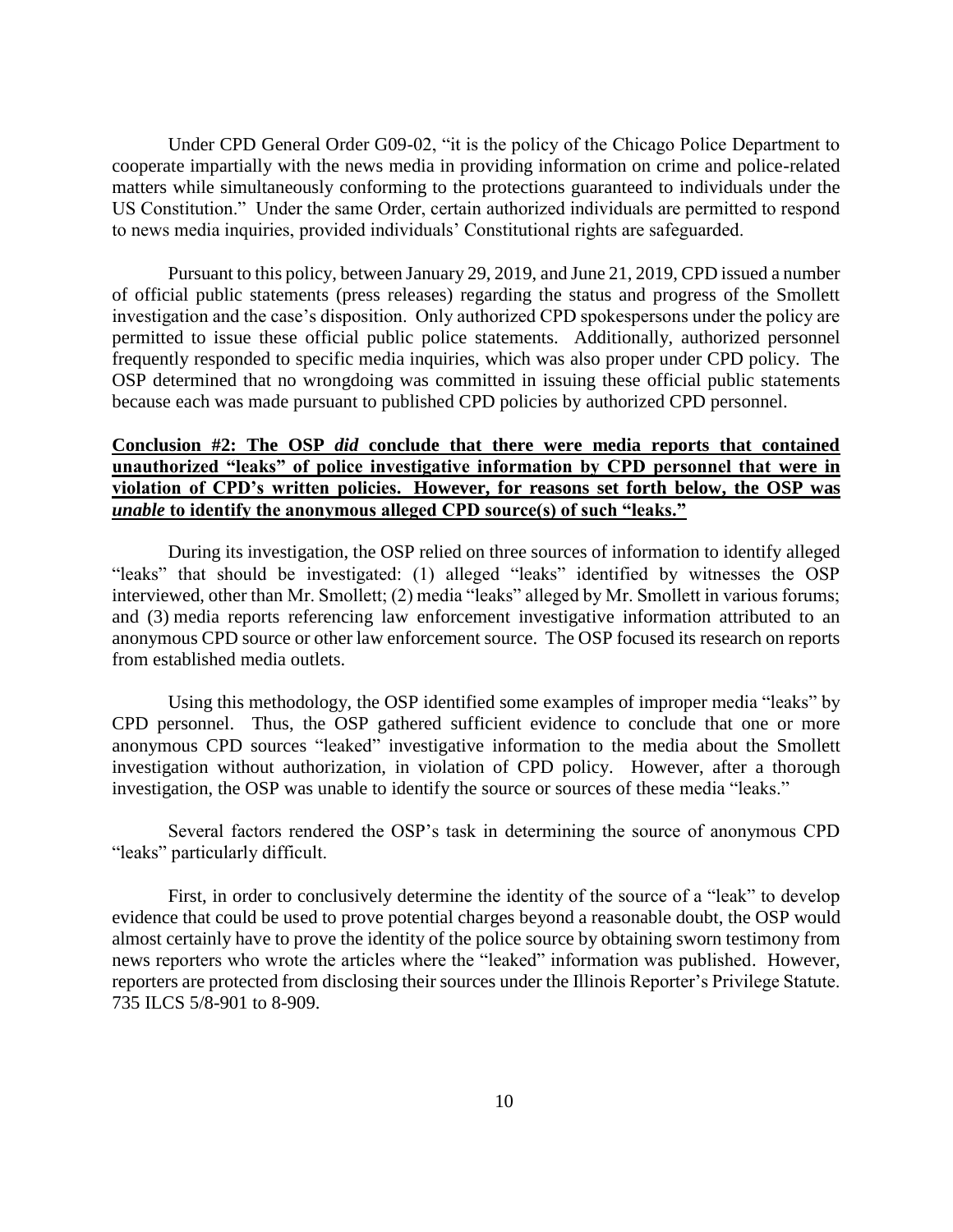Second, some of the "leaks" the OSP identified were included in CPD reports, widely disseminated across CPD divisions under standard CPD procedure, including the Original Incident Report, that hundreds of CPD personnel had access to.

Third, many of the "leaks" the OSP identified in media reports were not necessarily attributed to CPD sources, but to "law enforcement sources," which could encompass sources from other law enforcement offices, such as the CCSAO or the FBI.

Fourth, a large core investigative team of more than 20 CPD personnel assisted with the Smollett investigation and had access to the confidential investigative files.

Fifth, information about the investigation was necessarily shared with individuals and organizations beyond the core investigative team, including State's Attorney Foxx and other members of the CCSAO, the FBI, U.S. Customs and Border Patrol, Mr. Smollett and his representatives, and various witnesses connected to the investigation.

The OSP notes that, pursuant to Judge Toomin's all-encompassing directive to determine whether any office engaged wrongdoing, the OSP also investigated whether CPD took proper steps *in response* to learning of "leaks" of law enforcement investigative information concerning the Smollett investigation to the media. The OSP developed evidence that showed CPD took several responsible and substantive actions in response to alleged "leaks" and attempted to identify the sources of any potential "leaks." Therefore, the OSP determined that no wrongdoing was committed by the CPD, or any CPD employee, in the Department's *response* to "leaks" of law enforcement sensitive information about the Smollett investigation.

## **Conclusion #3: The OSP** *did not* **develop evidence that would support any criminal charges against any individual working at the CPD.**

As far as the OSP developing evidence to support any criminal charges against any CPD employee for improperly "leaking" information to a media source, the OSP through its investigation identified a single instance where an Illinois police officer was charged with a felony under Illinois criminal statutes for disseminating law enforcement information to an individual or organization not legally authorized to have access to the information. Indeed, absent exceptional circumstances, it is questionable if the criminal statutes the OSP considered could be applied to a police officer who merely "leaks" law enforcement investigative information to a media source.

The OSP again notes that, under the law, a person can only be convicted of a crime if the prosecution proves all the elements of the charged offense beyond a reasonable doubt, including, where applicable, proof of any criminal intent. Further, under applicable ethical standards, the OSP, as a prosecutor, must act in good faith and should never pursue a prosecution for criminal charges that the prosecutor cannot reasonably expect to prove beyond a reasonable doubt by legally sufficient evidence at trial. Thus, under these standards, the OSP cannot seek criminal charges against any CPD employee without developing substantial evidence of a crime. Based on these legal and ethical standards, the OSP did not develop evidence to support any criminal charges regarding alleged "leaks" to the media by CPD personnel.